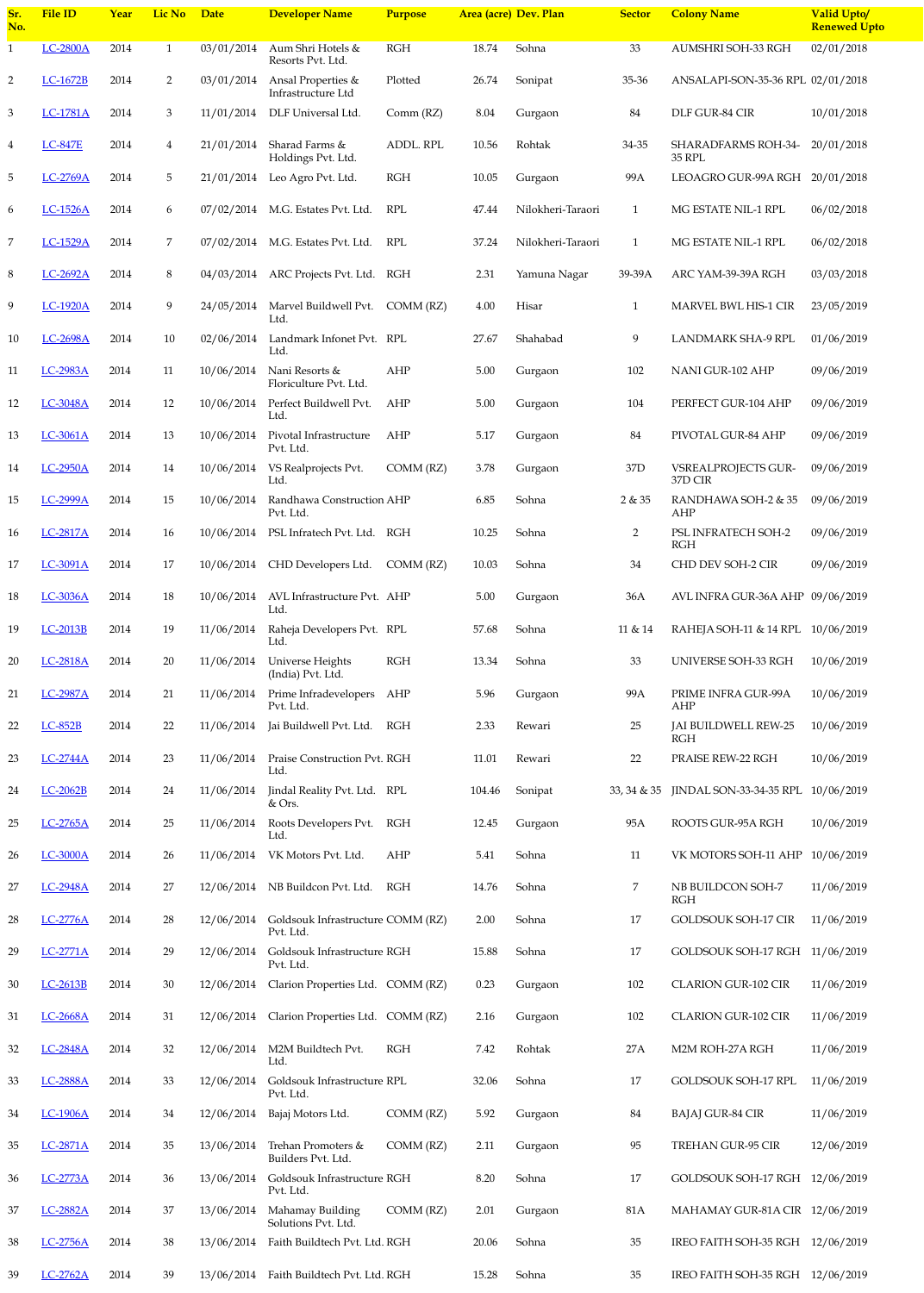| 58 | LC-3039A        | 2014 | 58 | 25/06/2014 | SRS Hitech Projects Ltd. AHP                    |                           | $5.00\,$ | Farida             |
|----|-----------------|------|----|------------|-------------------------------------------------|---------------------------|----------|--------------------|
| 59 | <b>LC-3030A</b> | 2014 | 59 | 25/06/2014 | S3 Buildwell Pvt. Ltd.                          | AHP                       | 5.01     | Farida             |
| 60 | <b>LC-3101A</b> | 2014 | 60 | 30/06/2014 | H.L. Promoters Pvt.<br>Ltd.                     | <b>RGH</b>                | 16.43    | Bahadı             |
| 61 | LC-2969A        | 2014 | 61 | 07/07/2014 | Aster Infrahome Pvt.<br>Ltd.                    | <b>AHP</b>                | 5.01     | Gurgad             |
| 62 | <b>LC-2970A</b> | 2014 | 62 | 07/07/2014 | Aster Infrahome Pvt.<br>Ltd.                    | <b>AHP</b>                | 5.01     | Gurgad             |
| 63 | <b>LC-3054A</b> | 2014 | 63 | 07/07/2014 | Manira Developers Pvt. AHP<br>Ltd.              |                           | 5.00     | Gurgad             |
| 64 | <b>LC-2840A</b> | 2014 | 64 | 07/07/2014 | Shree Vardhman<br>Developers Pvt. Ltd.          | RGH                       | 10.73    | Sohna              |
| 65 | <b>LC-1137E</b> | 2014 | 65 | 12/07/2014 | CHD Developers Ltd.                             | <b>RPL</b>                | 1.54     | Karnal             |
| 66 | <b>LC-1143D</b> | 2014 | 66 | 15/07/2014 | Vatika Ltd.                                     | $\ensuremath{\text{RPL}}$ | 83.85    | Gurgad             |
| 67 | LC-3011A        | 2014 | 67 | 16/07/2014 | Breeze Builders &<br>Developers Pvt. Ltd.       | AHP                       | 9.95     | Sohna <sup>l</sup> |
| 68 | LC-3051A        | 2014 | 68 | 17/07/2014 | AAR Housing Pvt. Ltd. AHP                       |                           | 5.00     | Sohna              |
| 69 | LC-3001A        | 2014 | 69 | 25/07/2014 | Tulsiani Construction & AHP<br>Developers Ltd.  |                           | 5.00     | Sohna              |
| 70 | LC-3042A        | 2014 | 70 | 25/07/2014 | SRS Real Estate Ltd.                            | <b>AHP</b>                | 10.00    | Palwal             |
| 71 | LC-2543B        | 2014 | 71 | 29/07/2014 | Anantraj Industries Ltd. RPL                    |                           | 7.86     | Gurgad             |
| 72 | <b>LC-2760B</b> | 2014 | 72 | 01/08/2014 | Raheja Developers Ltd. RGH                      |                           | 2.38     | Gurgao             |
| 73 | LC-3046A        | 2014 | 73 | 01/08/2014 | <b>BM Gupta Developers</b><br>Pvt. Ltd.         | AHP                       | 5.98     | Rewari             |
| 74 | LC-3036B        | 2014 | 74 | 01/08/2014 | AVL Infrastructure Pvt. AHP<br>Ltd.             |                           | 4.07     | Gurgao             |
| 75 | LC-3056A        | 2014 | 75 | 02/08/2014 | Arete India Projects Pvt. AHP<br>Ltd.           |                           | 6.01     | Sohna              |
| 76 | <b>LC-1334A</b> | 2014 | 76 | 05/08/2014 | DLF Retail Developers COMM (RZ)<br>Pvt. Ltd.    |                           | 9.66     | Gurgad             |
| 77 | LC-2459A        | 2014 | 77 | 06/08/2014 | Mahamaya Exports Pvt. RGH<br>Ltd.               |                           | 14.03    | Gurgad             |
| 78 | LC-1971A        | 2014 | 78 | 07/08/2014 | Stanza Developers &<br>Infrastructure Pvt. Ltd. | <b>RGH</b>                | 1.74     | Panipa             |
| 79 | LC-1439C        | 2014 | 79 | 07/08/2014 | Chintels India Ltd.                             | <b>RPL</b>                | 13.38    | Gurga              |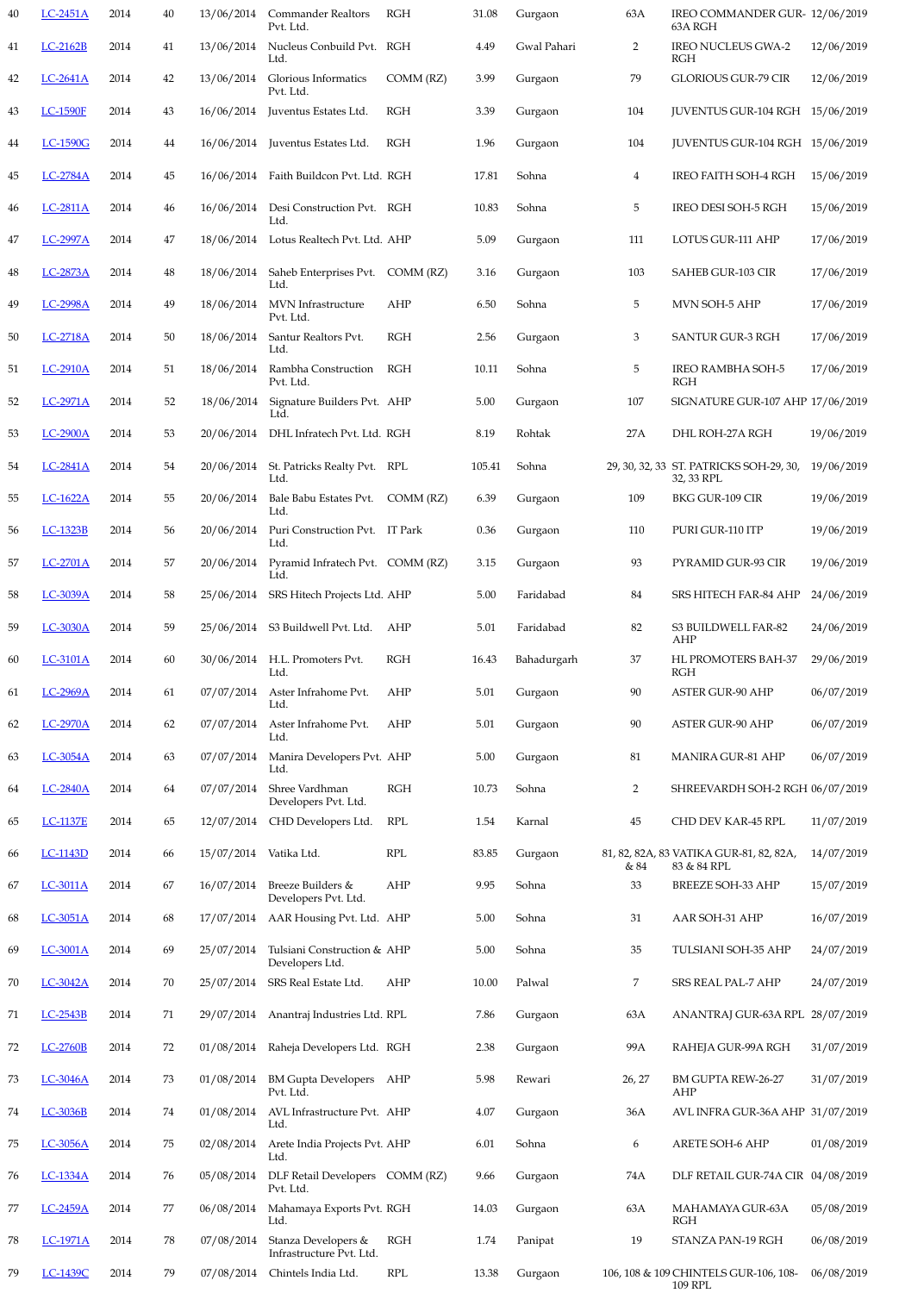| 98  | <b>LC-957B</b>  | 2014 | 98  | 13/08/2014 | Kashi Promoters Pvt.<br>Ltd.                     | <b>RGH</b>  | 1.58  | Bahadı             |
|-----|-----------------|------|-----|------------|--------------------------------------------------|-------------|-------|--------------------|
| 99  | LC-2940A        | 2014 | 99  | 13/08/2014 | Aristocrat Home<br>Developers Pvt. Ltd.          | $COMM$ (RZ) | 2.00  | Gurgac             |
| 100 | LC-1269B        | 2014 | 100 | 13/08/2014 | Vatika Ltd.                                      | <b>RPL</b>  | 22.07 | Ambal              |
| 101 | LC-1505B        | 2014 | 101 | 13/08/2014 | Max Heights Township RGH<br>& Projects Pvt. Ltd. |             | 1.25  | Sonipa             |
| 102 | LC-2961A        | 2014 | 102 | 13/08/2014 | Ameya Commercial<br>Projects Pvt. Ltd.           | COMM (RZ)   | 2.50  | Gurgad             |
| 103 | LC-1257A        | 2014 | 103 | 13/08/2014 | M3M India Ltd.                                   | <b>RGH</b>  | 18.68 | Gurgac             |
| 104 | LC-3105A        | 2014 | 104 | 14/08/2014 | Kashi Promoters Pvt.<br>Ltd.                     | AHP         | 5.28  | Bahadı             |
| 105 | LC-3081A        | 2014 | 105 | 14/08/2014 | Space Infraheights Pvt. AHP<br>Ltd.              |             | 5.00  | Panchk<br>$\rm II$ |
| 106 | LC-2995A        | 2014 | 106 | 13/08/2014 | Pareena Infrastructure<br>Pvt. Ltd.              | AHP         | 5.00  | Gurgac             |
| 107 | <b>LC-793B</b>  | 2014 | 107 | 13/08/2014 | Dwarkadhis Buildwell<br>Pvt. Ltd.                | RPL         | 15.91 | Dharul             |
| 108 | LC-3034A        | 2014 | 108 | 14/08/2014 | Auric Homes Pvt. Ltd.                            | AHP         | 5.00  | Faridal            |
| 109 | LC-2435B        | 2014 | 109 | 14/08/2014 | <b>Sterling Infrastructure</b><br>Pvt. Ltd.      | <b>RGH</b>  | 2.84  | Gurgad             |
| 110 | LC-3069A        | 2014 | 110 | 14/08/2014 | GLS Infratech Pvt. Ltd. AHP                      |             | 10.00 | Sohna              |
| 111 | LC-2892A        | 2014 | 111 | 14/08/2014 | Premium Infracon Pvt. RPL<br>Ltd.                |             | 5.35  | Hisar              |
| 112 | LC-2915A        | 2014 | 112 | 19/08/2014 | <b>GNEX Realtech Pvt.</b><br>Ltd.                | <b>RPL</b>  | 53.60 | Bahad              |
| 113 | <b>LC-1981A</b> | 2014 | 113 | 19/08/2014 | Bajghera Enterprises                             | COMM (RZ)   | 3.83  | Gurga              |
| 114 | LC-1043G        | 2014 | 114 | 20/08/2014 | Manglam Multiplex<br>Pvt. Ltd.                   | <b>RGH</b>  | 2.08  | Gurga              |
| 115 | LC-3004A        | 2014 | 115 | 20/08/2014 | Raheja Developers Ltd. AHP                       |             | 10.00 | Sohna              |
| 116 | <b>LC-3150A</b> | 2014 | 116 | 20/08/2014 | Pyramid Infratech Pvt. AHP<br>Ltd.               |             | 9.88  | Gurga              |
| 117 | LC-2207A        | 2014 | 117 | 20/08/2014 | Ajay Enterprises                                 | <b>RGH</b>  | 2.66  | Farida             |
| 118 | LC-3043A        | 2014 | 118 | 20/08/2014 | Pareena Infrastructure<br>Pvt. Ltd.              | <b>RGH</b>  | 10.21 | Gurga              |
| 119 | LC-2974A        | 2014 | 119 | 20/08/2014 | CHD Developers Ltd.                              | AHP         | 10.00 | Karnal             |